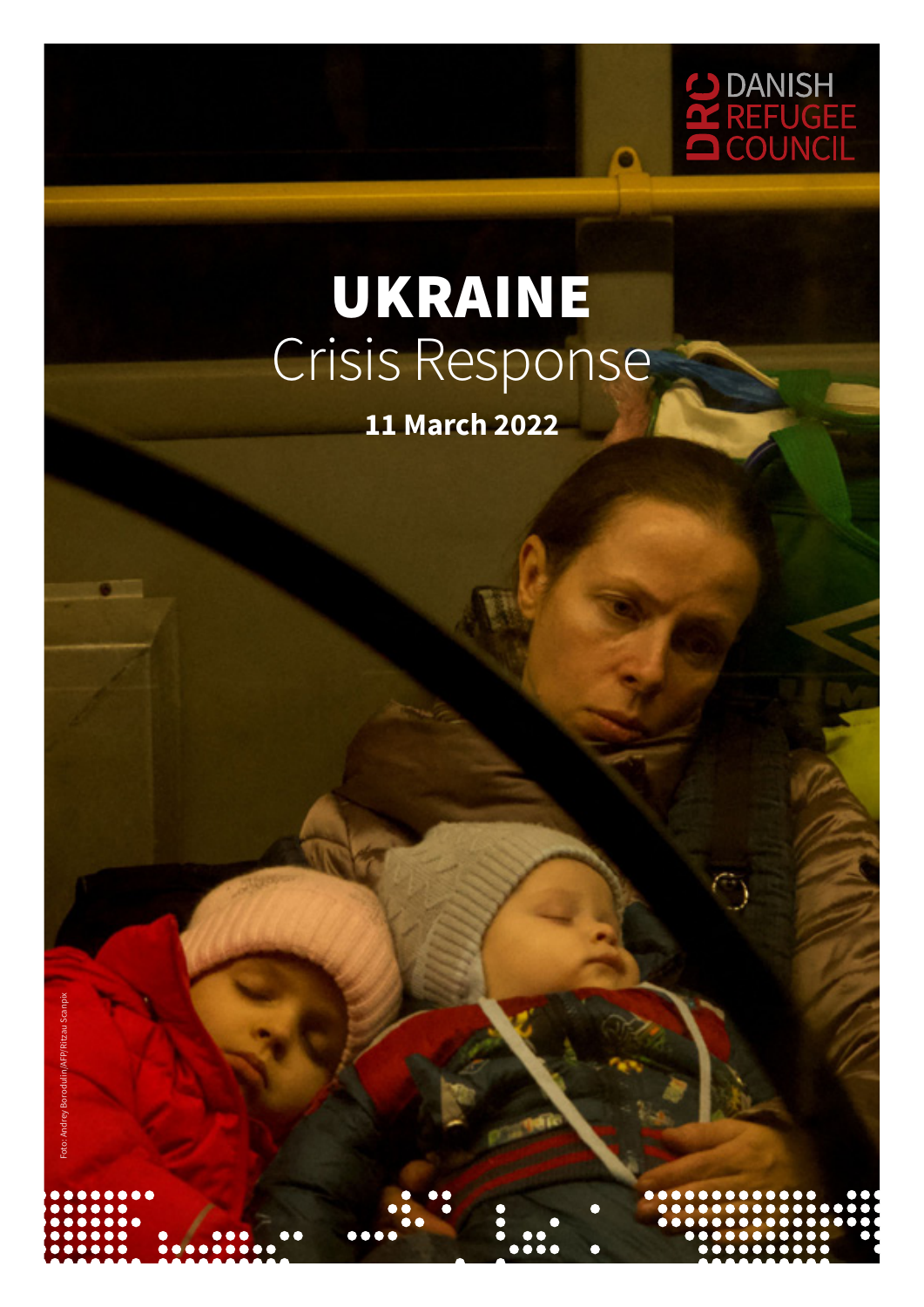

## Mission Statement:

DRC works to ensure that people affected by the current conflict in Ukraine are protected and receive appropriate levels of humanitarian assistance.

## Overview of Situation and Needs

The military offensive in Ukraine has driven millions of people from their homes seeking safety, protection, and assistance, both within Ukraine, in neighbouring countries and beyond. Humanitarian access to Ukraine is currently very restricted and the situation is constantly changing. According to the UN Refugee Agency, as of 10 March 2022, more than 2.3 million people have crossed international borders into neighbouring countries.

The UN Flash Appeal launched on 1 March is projecting up to 18 million people directly affected by the conflict and 12 million people in need, alongside 6.7 million people internally displaced. It is estimated that up to 4 million people might be displaced across the border, with many neighbouring and European countries (including Denmark) expressing a wish to support.



> Source: OCHA map, 10 March 2022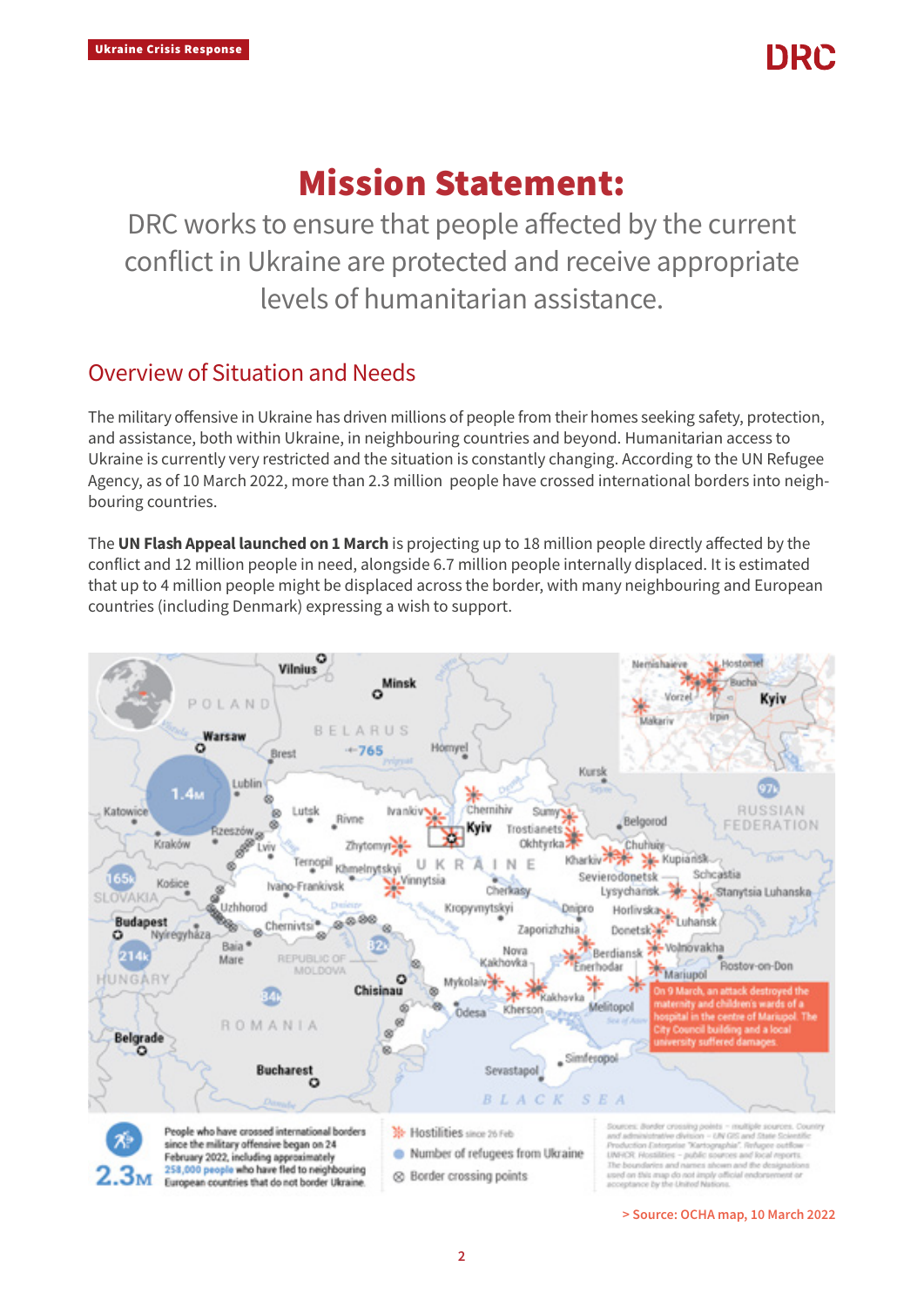## DRC



## Crisis Response Plan March

DRC is one of the largest and most experienced international NGOs responding to multiple crisis globally, with expertise in numerous humanitarian sectors and operational modalities. Operating within Ukraine since 1998 with over 200 staff, DRC is currently scaling up its operation in Ukraine to deliver lifesaving assistance and emergency response to the many people affected by the conflict.

Furthermore, DRC is right now **building a response structure in neighbouring countries** of Moldova, Romania and Poland to assist people from Ukraine crossing borders in search of refuge and international protection there or as they transit towards other European countries.

Within the wider Europe, DRC is scaling up its existing operations in Italy, Georgia, Greece and possibly in Kosovo Serbia and Bosnia and Herzegovina to engage in asylum counselling, protection, reception, and inclusion support to people arriving from Ukraine.

Given its Danish origin, DRC's engagement in Denmark, is framed by its role as a national refugee mandated civil society organisation with a defined role in the asylum procedure and refugee integration work in Denmark. Therefore, DRC engages with Ukrainian diaspora, a network of more than 6,000 volunteers, immigration authorities and municipalities to establish an overview of the need for help and provide direct support including legal aid to the people of Ukraine already arriving in Denmark, while preparing for new arrivals.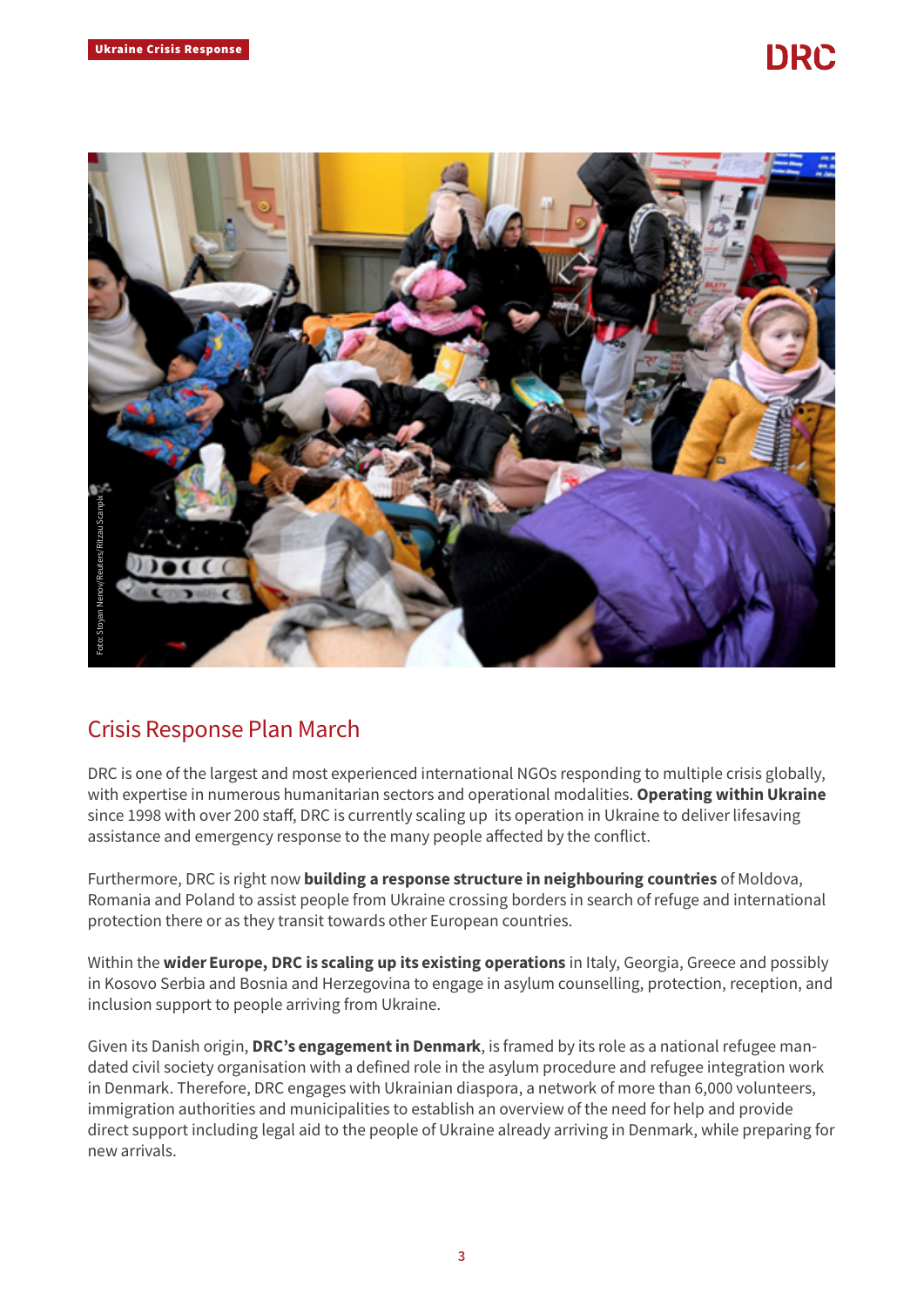#### DRC as such applies a holistic, comprehensive programmatic approach in its Ukraine crisis response:

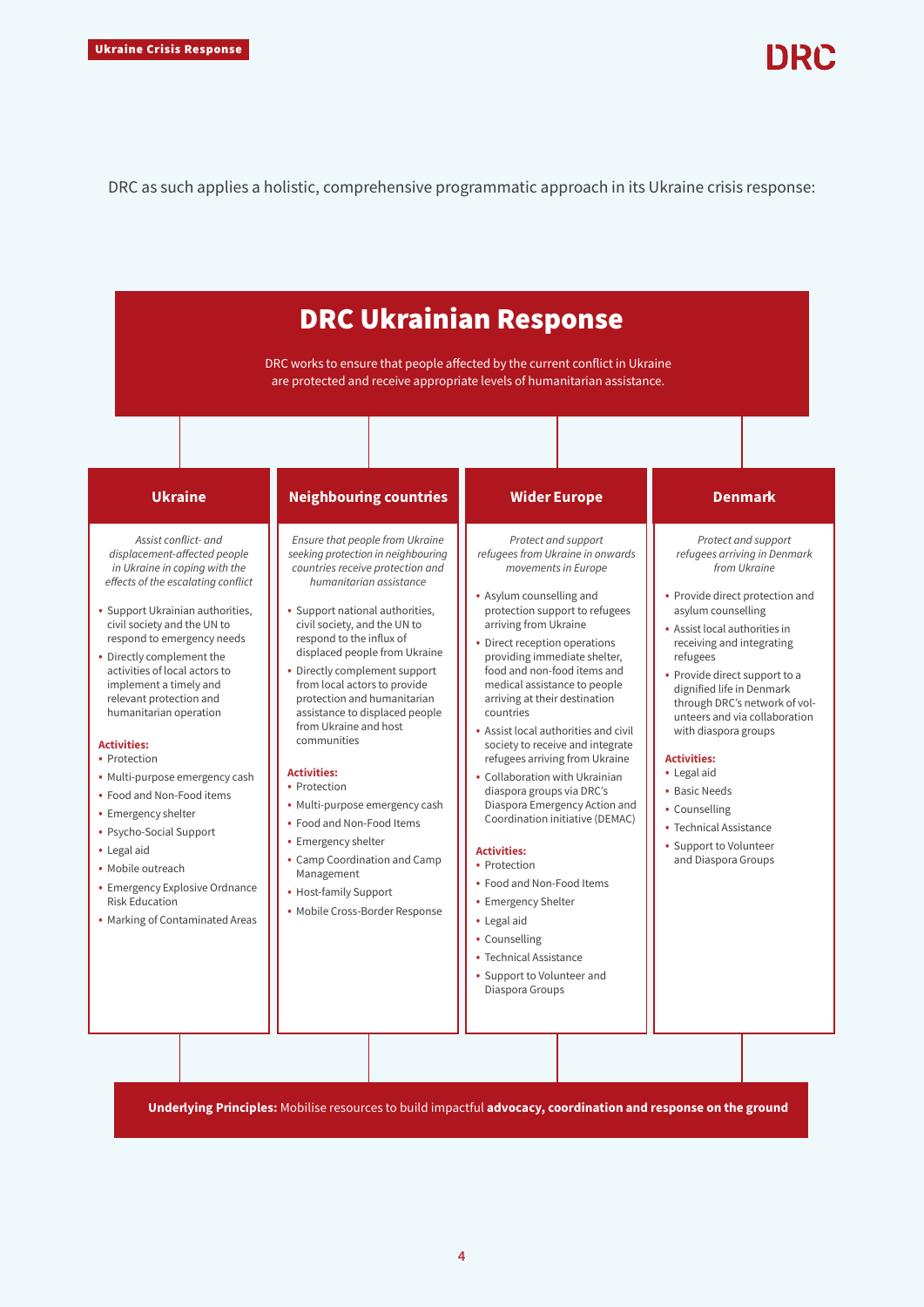## Response in Ukraine

*Assist conflict- and displacement-affected people in Ukraine in coping with the effects of the escalating conflict*

- Support Ukrainian authorities, civil society, and the UN to respond to emergency needs
- Directly complement the activities of local actors to implement a timely and relevant protection and humanitarian operation

DRC's yearlong expertise within protection, including legal aid, economic recovery and humanitarian disarmament and peacebuilding activities has created a strong platform of engagement with communities and local authorities. DRC and its partners are rapidly scaling up lifesaving emergency response to facilitate an effective, broad, and timely humanitarian response providing a combination of the listed activites.

Operationally the situation remains fluid, and access is still restricted. The in-country team of DRC is operating from an operational hub in Chernivtsi in Western Ukraine and another hub in Lviv working through a network of national partners providing emergency aid and setting up soup kitchens in areas otherwise hard to reach. Throughout DRC has continued its

## Activities

- Multi-purpose emergency cash
- Food and non-food items
- Emergency shelter
- Protection & phyco-social support
- Legal aid
- Mobile outreach
- Emergency Explosive Ordnance Risk Education
- Marking of contaminated areas

legal aid activities and will expand services to the entire Ukraine response. In the immediate term, DRCs operations within humanitarian disarmament and peace building will continue with a focus on emergency explosive ordnance risk education, marking of areas contaminated by explosive remnants and remote advisory on munitions used in the conflict, in order to protect civilians.

Recognizing the immense mobilization of the Ukrainian diaspora globally and the strong impact their engagement has for affected Ukrainians, the DEMAC initiative created and hosted by DRC is leading the establishment of a coordination structure to strengthen coordination with Ukrainian diaspora organizations around the world vis-a-vis key humanitarian actors in country to support a better overall humanitarian response in Ukraine.

## Response in neighbouring countries

*Ensuring that people from Ukraine seeking protection in neighboring countries receive protection and humanitarian assistance*

- Support national authorities, civil society, and the UN to respond to the influx of displaced people from Ukraine
- Directly complement support from local actors to provide protection and humanitarian assistance to displaced people from Ukraine and host communities

In full recognition of the expanding humanitarian consequences and needs, DRC is building a response and setting up activities in Moldova, Poland and Romania, primarily in the border areas.

The response is centred around DRC's core sectors of expertise; protection and legal aid, multi-purpose emergency cash assistance, food and non-food items, emergency shelter, camp coordination and camp management, host-family support and mobile cross-border responses. Response activities and modalities will be aligned through overall coordination mechanisms and dependent on needs and gaps identified and will be carried out through a combination of local partners and DRC direct implementation.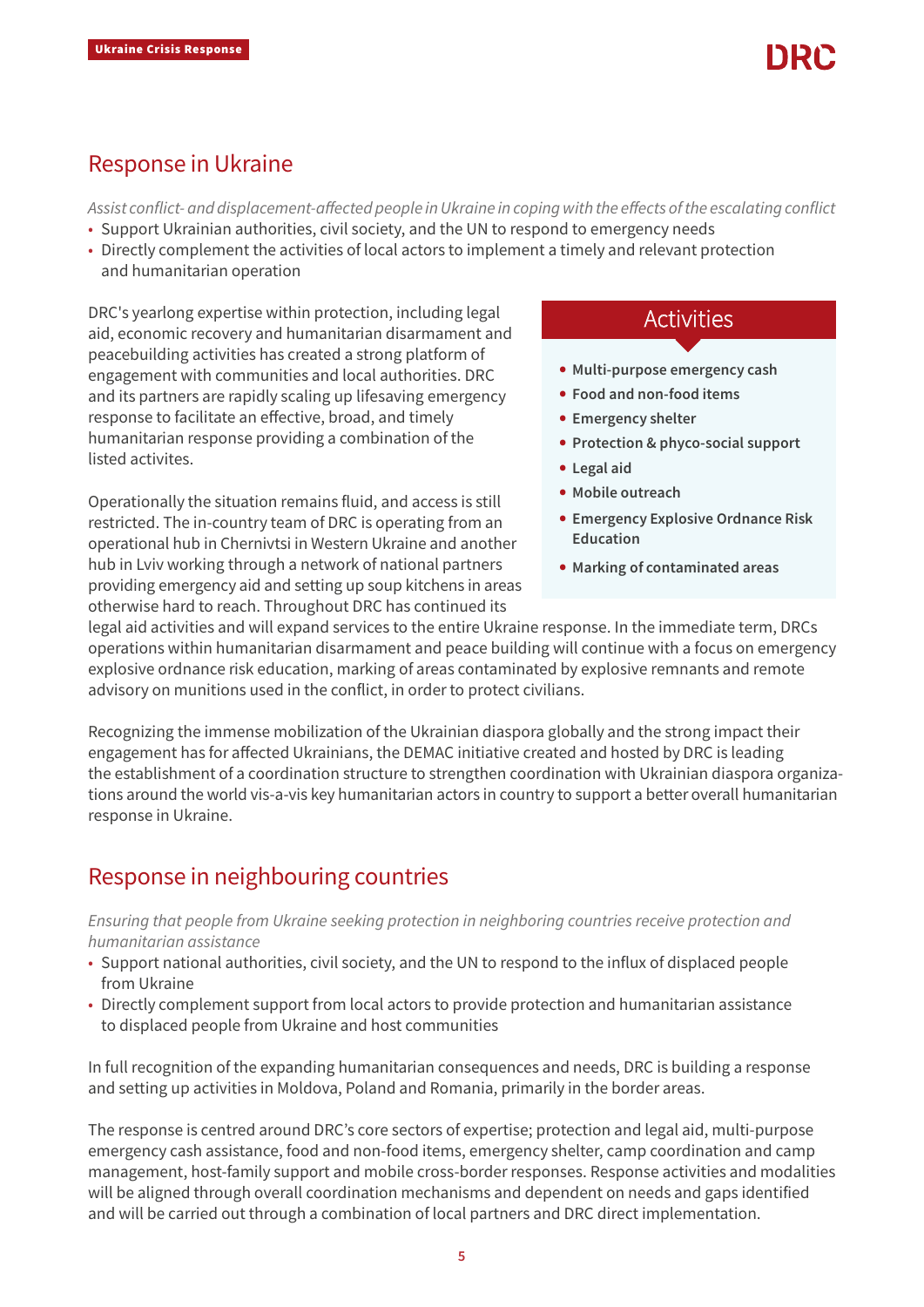## Response in wider Europe

*Protect and support refugees from Ukraine in onwards movements in Europe* 

- Asylum counselling and protection support to refugees arriving from Ukraine
- Direct reception operations providing immediate shelter, food and non-food items and medical assistance to people arriving at their destination countries
- Assist national and local authorities and local civil society to receive and possibly integrate refugees arriving from Ukraine
- Collaboration with Ukrainian diaspora groups via DRCs Diaspora Emergency Action and Coordination initiative (DEMAC)

As the refugees from Ukraine are moving from neighbouring (border) countries to other countries of destination in Europe, local authorities, civil society including Ukrainian diaspora organisations are now preparing for millions of refugee arrivals. Through DRC operations in Italy, Greece, Georgia, Kosovo, Bosnia and Herzegovina and Serbia, DRC will be able to assist in the response based on year long experience within integration, asylum and protection work, including host family support, civil society engagement and collaboration with local authorities.

## Response in Denmark

*Protect and support refugees arriving in Denmark from Ukraine* 

- Asylum counselling and protection support to refugees arriving from Ukraine
- Assist national and local authorities to receive and possibly integrate refugees arriving from Ukraine
- Direct support to a dignified life in Denmark through DRC's large and nation-wide network of volunteers
- Coordination and technical assistance to support mobilization among Danish population and particularly the Ukrainian diaspora seeking to support refugees arriving from Ukraine.

DRC has since its establishment in Denmark in 1956 played a leading role when it comes to protection of refugee and asylum seeker rights, integration support and volunteer mobilisation in support of refugees and asylum seekers in Denmark. DRC stands on a solid platform of both providing legal and integration counselling to refugees and asylum seekers, provision of technical assistance to the Danish authorities and, as a civil society actor, we mobilize volunteers in locally led people to people integration support.

Recognizing the considerable mobilization among the Ukrainian diaspora, DRC will focus particularly on supporting their response efforts in Denmark. In collaboration between our long-standing volunteer and diaspora engagement, DRC will establish an overview of the needs of refugees arriving from Ukraine and support the coordination of joint civil society efforts to provide relevant assistance.

*In its Ukrainian response DRC will stay and deliver to those in need of humanitarian assistance according to DRC's response capacities; we will reprioritize and scale-up existing response activities and implement a significant scale-up of the humanitarian operations beyond the current operational capacity, including potential surge, mobile capacity, and emergency funding appeals. DRC will engage in strong partnerships with local actors whenever possible.*

The overall budget in support of a comprehensive Ukraine crisis response for the coming 3 months is 200 million DKK